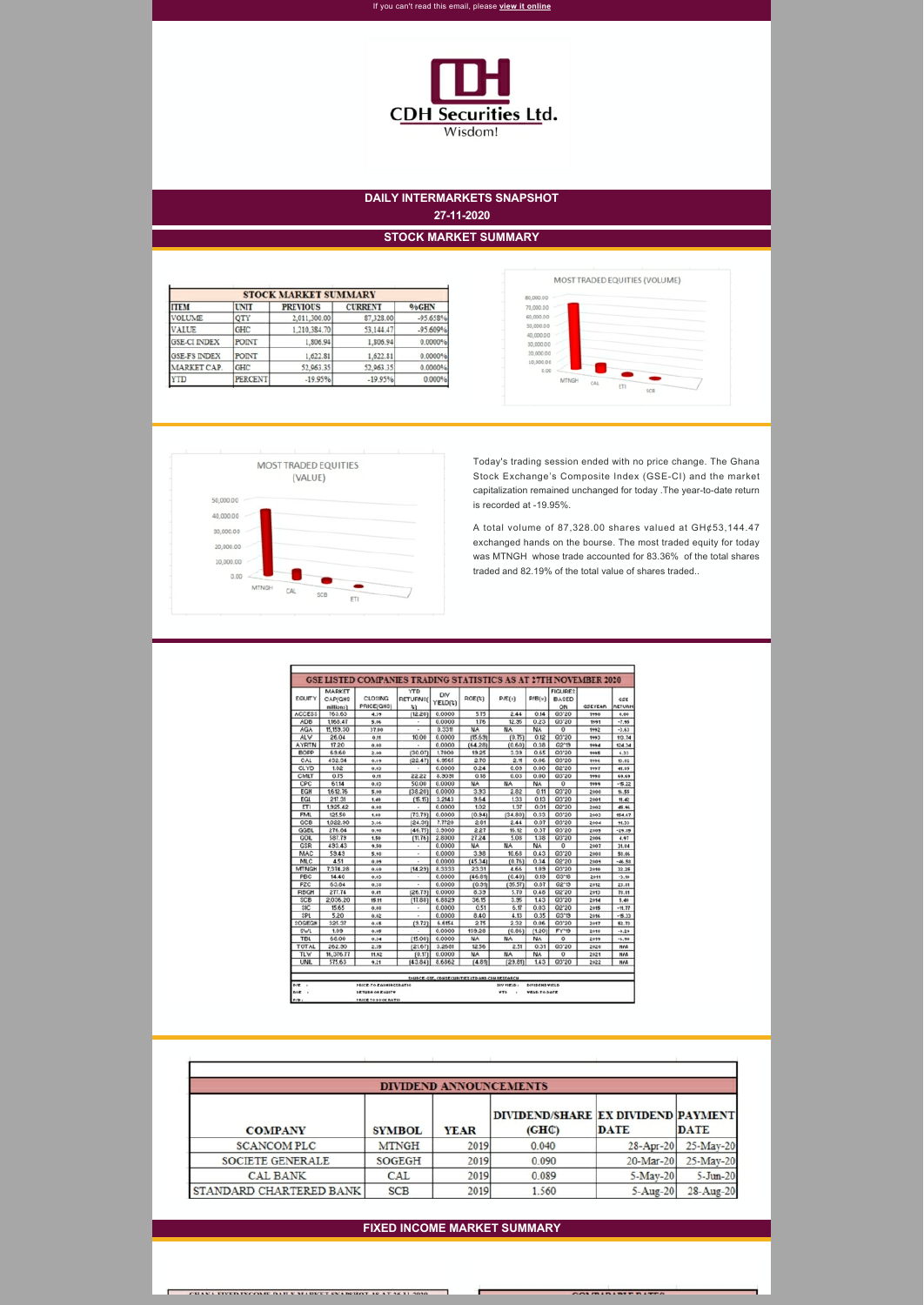| <b>VOLUME OF TRADES(GHS)</b> |                               |                               |                    |  |  |  |  |
|------------------------------|-------------------------------|-------------------------------|--------------------|--|--|--|--|
| <b>ITEMS</b>                 | <b>PREVIOUS</b>               | <b>CURRENT</b>                | % CHNG             |  |  |  |  |
| <b>BILLS</b>                 | 28,246,365.90                 | 28, 813, 583. 76              | 2.01%              |  |  |  |  |
| <b>NOTES</b>                 | 53,325,580.19                 | 30,923,526.58                 | $-42.01%$          |  |  |  |  |
| <b>BONDS</b>                 | 317,801,547.15                | 270,293,490.18                | $-14.95%$          |  |  |  |  |
| <b>TOTAL</b>                 | 399,373,493.24                | 330,030,600.52                | $-17.36%$          |  |  |  |  |
|                              |                               | TOP FIVE(5) TRADED SECURITIES |                    |  |  |  |  |
| No.                          | <b>SECURITY ID</b>            | VOLUME (%)                    |                    |  |  |  |  |
|                              | 1 06 02/23<br>5YR BOND        | 15.95%                        | PRICE (%)<br>95.63 |  |  |  |  |
|                              | 2 23/06/25<br>5YR BOND        | 12.89%                        | 96.64              |  |  |  |  |
|                              | 3 22/03/21<br><b>3YR BOND</b> | 11.94%                        | 100.02             |  |  |  |  |
|                              | 4 28/11/22<br>5YR BOND        | 10.34%                        | 98.80              |  |  |  |  |

| <b>INSTRUMENT</b>          | <b>CURRENT RATE</b> | <b>RETURNS</b> |
|----------------------------|---------------------|----------------|
| 91 DAY BILL                | 14.0645%            | 14.0645%       |
| 182 DAY BILL               | 14.1274%            | 14.1274%       |
| 364 DAY BILL               | 16.9714%            | 16.9714%       |
| FIXED DEPOSIT 91-DAY RATE  | 11.2500%            | 11.250%        |
| FIXED DEPOSIT 182-DAY RATE | 12.7500%            | 12.750%        |
| FIXED DEPOSIT 364-DAY RATE | 14.7500%            | 14.750%        |



#### **Comments**

Trading as at 26th November 2020 saw the market experienced a decreased in turnover by 17.36% as it recorded over GHS 330million worth of bonds, notes and bills traded. The long term dated instruments dominated the trading activities as compared to the short and the medium term securities as trades in bonds accounted for 81.90% of total trades while that of bills and notes were 8.73% and 9.37% respectively.

The top 5 traded instruments were the February 23 5YR, June 25 5YR, March 21 3YR,November 21 5YR and September 23 3YR in that order as indicated in the table above. In all, the top 5 traded instruments accounted for 60.31% of the total volume of trades.

#### **FOREX MARKET**

|                            |                 | <b>FOREX MARKET</b> |           |            |
|----------------------------|-----------------|---------------------|-----------|------------|
| <b>BANK OF GHANA RATES</b> | <b>PREVIOUS</b> | <b>CURRENT</b>      | 96CHNG    | <b>YTD</b> |
| GHS/\$                     | 5.7158          | 5.7158              | 0.000%    | 5.34%      |
| <b>GHS/€</b>               | 6.8131          | 6.8034              | $-0.14%$  | 13.14%     |
| <b>GHS/£</b>               | 7,6477          | 7,6157              | $-0.4296$ | 10.21%     |
| <b>BANK RATES</b>          |                 |                     |           |            |
| GHS/S                      | 5.7792          | 5.7892              | 0.173%    | 1.81%      |
| <b>GHS/€</b>               | 6.8610          | 6.8710              | 0.15%     | 7.66%      |
| <b>GHS/E</b>               | 7.6993          | 7.7093              | 0.130%    | 8,55%      |
| <b>FOREX BUREAU RATES</b>  |                 |                     |           |            |
| GHS/S                      | 5.8284          | 5.8496              | 0.36%     | 2.27%      |
| GHS/€                      | 6.9477          | 6.9747              | 0.39%     | 8,98%      |
| <b>GHS/£</b>               | 7.7936          | 7.8010              | 0.09%     | 6,64%      |

Forex rates from the Bank of Ghana shows that the cedi appreciated against the euro and the pound sterling by 0.14% and 0.42% respectively. The cedi however remained unchanged against the dollar for today.

Banks increased their forex rates with regards to the dollar ,the euro and the pound sterling by 0.17%, 0.15% and 0.13% respectively for today.

The forex bureau market increase its forex rates with regards to the dollar, the euro and the pound sterling by 0.36%, 0.39% and 0.09% respectively for today.

#### **INTERNATIONAL COMMODITIES MARKET**

| <b>INTERNATIONAL COMMODITIES MARKET</b> |                 |                |               |            |  |  |
|-----------------------------------------|-----------------|----------------|---------------|------------|--|--|
|                                         | <b>PREVIOUS</b> | <b>CURRENT</b> | <b>96CHNG</b> | <b>YTD</b> |  |  |
| <b>GOLD</b>                             | 1,811.33        | 1,782.30       | $-1.60%$      | 38.469     |  |  |
| <b>COCOA</b>                            | 2,723.00        | 2,777.00       | 1.98%         | 13.37      |  |  |
| OIL (BRENT)                             | 48.37           | 48.06          | 0.64%         | $-28.60%$  |  |  |

Commodity prices displayed varying results on the international market today as Cocoa price increased by 1.98%. Gold and Oil prices however decreased by 1.60% and 0.64% respectively..

# T-BILLS AND BONDS TO BUY? **CONTACT YOUR PROFFESSIONAL TRADERS AT CDH SECURITIES LTD** FOR ALL YOUR T- BILLS AD BONDS TRANSACTIONS IT'S SAFE SECURED EASY QUICK TRANSPARENT!

#### **MACRO-ECONOMIC DATA**

| <b>MACRO-ECONOMIC DATA</b> |                          |                |                 |  |  |
|----------------------------|--------------------------|----------------|-----------------|--|--|
| <b>ITEM</b>                | UNIT                     | <b>FIGURE</b>  | AS <sub>a</sub> |  |  |
| <b>GDP GROWTH RATE</b>     | PERCENT                  | 4.90           | Mar-20          |  |  |
| <b>INFLATION</b>           | PERCENT                  | 10.50          | Aug-20          |  |  |
| POLICY RATE                | <b>PERCENT</b>           | 14.50          | Sep-20          |  |  |
| INTERNATIONAL RESERVES     | <b>USD MILLION</b>       | 8561.9         | Aug-20          |  |  |
| <b>TOTAL EXPORT</b>        | USD MILLION              | 9622.3         | Aug-20          |  |  |
| TOTALIMPORT                | USD MILLION              | 8304.3         | Aug-20          |  |  |
| <b>IMPORT COVER</b>        | <b>MONTH</b>             | 4.00           | Aug-20          |  |  |
| <b>TRADE BALANCE</b>       | USD MILLION              | 1318.0         | Aug-20          |  |  |
| <b>TOTAL PUBLIC DEBT</b>   | <b>USD BILLION</b>       | 46.3           | Aug-20          |  |  |
| TOTAL DEBT/GDP RATIO       | PERCENT                  | 68.3           | Aug-20          |  |  |
| <b>EXTERNAL DEBT</b>       | USD BILLION              | 24.3           | Aug-20          |  |  |
| EXTERNAL DEBT/GDP RATIO    | <b>PERCENT</b>           | 35.8           | Aug-20          |  |  |
| <b>DOMESTIC DEBT</b>       | <b>GHC BILLION</b>       | 125.1          | Aug-20          |  |  |
| DOMESTIC DEBT/GDP RATIO    | PERCENT                  | 32.5           | $Aug-20$        |  |  |
| <b>S&amp;P RATING</b>      | <b>CREDIT WORTHINESS</b> | B              | $Apr-20$        |  |  |
| <b>FITCH RATING</b>        | <b>CREDIT WORTHINESS</b> | $\mathbb{R}$   | $Apr-20$        |  |  |
| MOODY'S RATING             | <b>CREDIT WORTHINESS</b> | B <sub>3</sub> | Apr-20          |  |  |

| <b>MACRO ECONOMIC DATA RELEASE CALENDAR 2020</b> |                                                                               |                                    |                                    |                                              |  |  |
|--------------------------------------------------|-------------------------------------------------------------------------------|------------------------------------|------------------------------------|----------------------------------------------|--|--|
| <b>MONTH</b>                                     | <b>GOG BOND, BILLS &amp;</b><br><b>NOTES ISSUANCE (GHS</b><br><b>MILLIONS</b> | <b>PPI PRESS</b><br><b>RELEASE</b> | <b>CPI PRESS</b><br><b>RELEASE</b> | <b>QUARTERLY GDP</b><br><b>PRESS RELEASE</b> |  |  |
| <b>JANUARY</b>                                   | 4,950.00                                                                      | 22-Jan-20                          | 8-Jan-20                           |                                              |  |  |
| FEBRUARY                                         | 6,900.00                                                                      | 19-Feb-20                          | 12-Feb-20                          |                                              |  |  |
| MARCH                                            | 2,110.81                                                                      | 18-Mar-20                          | 11-Mar-20                          |                                              |  |  |
| <b>APRIL</b>                                     | 5,520.00                                                                      | 22-Apr-20                          | 15-Apr-20                          |                                              |  |  |
| MAY                                              | 5,100.00                                                                      | 19-May-20                          | 13-May-20                          |                                              |  |  |
| <b>JUNE</b>                                      | 7,337.87                                                                      | 17-Jun-20                          | $10 - \text{Jum} - 20$             | $11-J$ un- $20$                              |  |  |
| <b>JULY</b>                                      |                                                                               | 18-Jul-20                          | $11 - \frac{1}{4} - 20$            |                                              |  |  |
| AUGUST                                           |                                                                               |                                    | 12-Aug-20                          |                                              |  |  |

SOURCES: CDH SECURITIES LTD, CENTRAL SECURITIES DEPOSITORY, GHANA STOCK EXCHANGE, BANK OF GHANA, GOLD STEET BUSINESS,